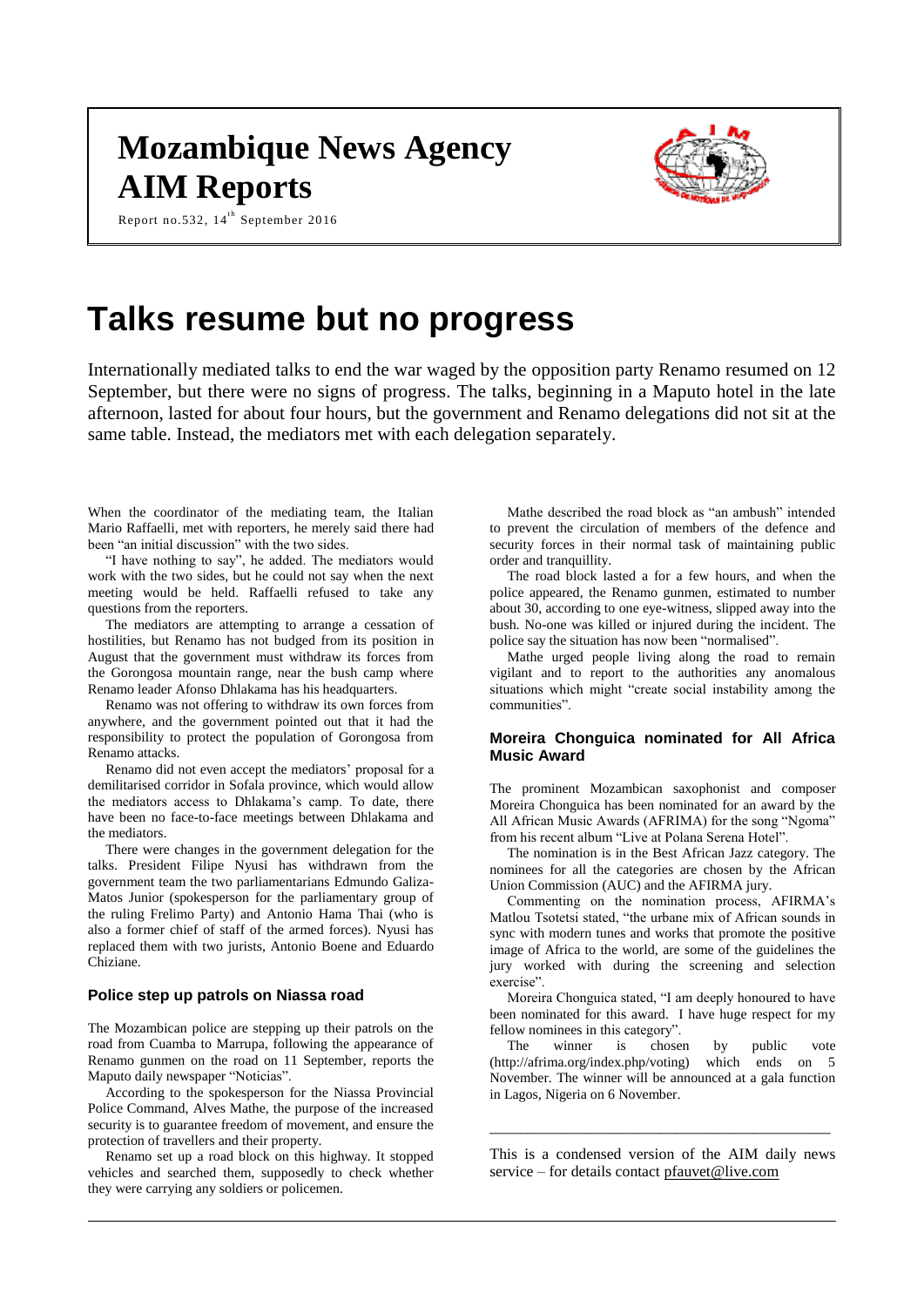# **Government not opposed to forensic audit**

The Mozambican government is not opposed to an international forensic audit of the country's public debt, President Filipe Nyusi declared on 10 September.

Speaking at a press conference that concluded his visit to the southern province of Gaza, President Nyusi stressed: "at no time has any member of the government said that a forensic audit was not going to be undertaken".

"What we have been saying is that the cases are already under way at the level of the Attorney-General's Office and of the Assembly of the Republic (the Mozambican parliament)", he added. "So the authorities are working".

The controversy arises over three government guaranteed loans to quasi-public companies in 2013 and 2014, the closing years of the government of President Nyusi's predecessor, Armando Guebuza. Between them, these loans amounted to over two billion US dollars and added 20 per cent to the Mozambican foreign debt.

One of the loans was public – this was the \$850 million of bonds launched on the European bond market by the Mozambique Tuna Company (EMATUM).

The other two loans and their government guarantees were not disclosed, either to the public or to foreign partners, notably the International Monetary Fund (IMF). When the loans became public in April, the IMF suspended its programme with Mozambique, including the second instalment of a \$283 million loan from the Standby Credit Facility (SCF). Other partners followed – notably all 14 donors and funding agencies that provided direct support for the state budget suspended all further disbursements.

The main demand raised by the IMF, and echoed by Mozambique's other western partners, such as the United States and Britain, has been for an international, independent, forensic audit which would track down exactly what happened with all the money involved.

The President's statement makes clear that the government has not slammed the door on the possibility of a forensic audit. This may become important in President Nyusi's forthcoming visit to Washington, where he is due to meet with IMF Managing Director Christine Lagarde.

### **Inflation rate of 1.27 per cent in August**

The monthly inflation rate in Mozambique rose to 1.27 per cent in August, according to the latest figures from the National Statistics Institute (INE), based on the consumer price indices for the three largest cities (Maputo, Nampula and Beira). This compares with an inflation rate of 0.9 per cent in July and 0.76 per cent in June.

The accumulated inflation between January and August stands at 11.68 per cent, while the yearly rate (1 September 2015 to 31 August 2016) is 21.96 per cent.

The monthly inflation was mainly due to rises in food prices. In August, the price of cooking oil rose by 10.3 per cent (after a rise of 7 per cent in July), of rice by 3.6 per cent, and of fresh or frozen fish by 2.7 per cent.

There were also some significant rises for non-food items – the price of soap went up by 10.3 per cent, of new cars by 8.4 per cent, and of second-hand cars by 9.3 per cent.

There were slight declines in the prices of tomatoes, onions and cowpeas. Taken together, they fell in price by 0.63 per cent.

Of the three cities covered by the survey, inflation was highest in Maputo (1.75 per cent in August). Prices went up by 0.94 per cent in Nampula and by 0.52 per cent in Beira.

# **Nine million tonnes of coal to be exported through Nacala-a-Velha**

The Nacala Integrated Logistics Corridor (CLN) hopes to move nine million tonnes of coal this year from the Moatize coal basin in the western province of Tete to the northern port of Nacala-a-Velha. This coal is carried along a new railway, some 900 kilometres long, from Moatize to Nacala-a-Velha which crosses southern Malawi.

Speaking on 9 September at the signing of addenda to the Nacala Corridor lease contracts between the government, CLN and the Northern Development Corridor (CDN, which is responsible for the older Nacala port, on the opposite side of the bay to Nacala-a-Velha), CLN chairperson Renato Torres said that the amount of coal moved to Nacala-a-Velha could reach 14 million tonnes in 2017 and the maximum capacity of 22 million tonnes a year in 2018.

The coal comes from the giant open cast mine in Moatize operated by the Brazilian company Vale. CLN was initially set up by Vale (with 80 per cent of the shares), and by the Mozambican publicly owned ports and rail company, CFM (with 20 per cent). Subsequently, Vale sold part of its holding to the Japanese company Mitsui.

The addenda to the lease agreements allows CLN to mobilise further foreign investment (put at three billion US dollars) for the railway and port to reach maximum capacity.

The coal trains running between Moatize and Nacala-a-Velha are the longest in Africa, with four locomotives and 120 waggons. Unlike Beira, the other port used by Vale to export coal, Nacala-a-Velha does not need to be dredged. The port can receive ships of up to 180,000 tonnes, and since coal exports began in January 48 ships have picked up coal.

Transport Minister Carlos Mesquita told the ceremony that the conditions now exist to increase coal production at Moatize, particularly in light of recent improvement in prices.

The signing follows a decision by the government in June that CLN and CDN should be authorised to contract loans of up to three billion dollars. Of this sum, \$1.9 billion will be invested in Mozambique, and the rest in Malawi.

The agreement does not create any financial obligation on the government, since the risks of the operations will be the responsibility of CLN, CDN and their shareholders.

### **Industrial Free Zone planned in Tete**

The Mozambican government plans to set up an Industrial Free Zone in the Revobue region of the western province of Tete, as part of a strategy to establish industrial development poles. A decree on the new free zone was passed on 6 September by the Council of Ministers (Cabinet).

The government spokesperson, Deputy Health Minister Mouzinho Saide, told reporters that the purpose of an industrial free zone is to attract "structuring investments", increase and diversify the country's exports, promote technological development, and create jobs.

The new free zone will lie between the districts of Chiuta and Moatize. The anchor project will be an iron and steel factory, in which an estimated \$770 million will be invested.

Tete has two of the crucial components for making steel – deposits of iron ore, and of high-grade coking coal. Coal mining in the province is currently in crisis due to the collapse of coal prices on the international market.

The Council of Ministers also extended for a further 25 years the contract for joint management of the Gorongosa National Park, one of the jewels in Mozambique's wildlife crown, by the government and the Carr Foundation of the United States.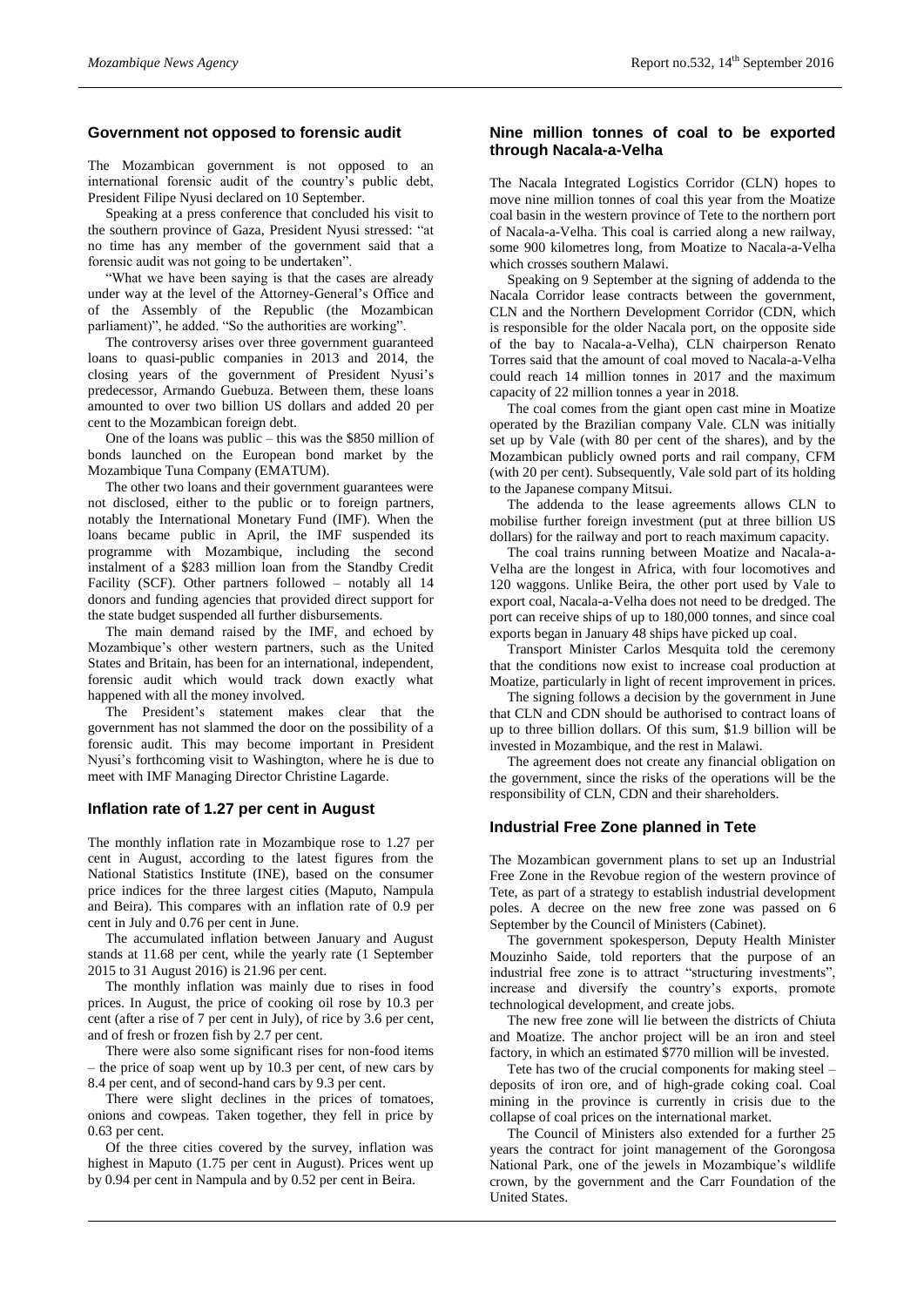# **Campaign launched to reduce chronic malnutrition**

The Mozambican government on 5 September launched a nutrition campaign, intended to last for two years, and aimed at reducing the rate of chronic malnutrition among children.

The target is to reduce the number of children under five years of age suffering from chronic malnutrition from the current figure of 43 per cent to no more than 35 per cent, the target figure mentioned in the government's Five Year Programme for the 2015-2019 period.

Speaking at the launch of the campaign in Maputo, Health Minister Nazira Abdula said it is intended to guide and inform households about the importance of breastfeeding infants, and transmit knowledge about the components of a healthy and nutritious diet for older children.

Abdula promised that educational activities will be undertaken intended to drive social and behavioural change. Channels to be used in the campaign will include talks given in communities and places where there are large concentrations of people, radio programmes and messages sent by cell phone.

A specific nutritional theme will be introduced each month. This month the theme is the diet required for small children. This will stress the need, after six months of exclusive breastfeeding, to introduce other, and varied foodstuffs, providing the child with an "adequate complementary diet", said the Minister.

"With this initiative, we hope to strengthen the interventions underway and speed up the reduction in the nutritional problems that affect our population", added Abdula. Among the existing interventions mentioned by Abdula is the National School Feeding Programme.

The government's cooperation partners, represented by the United Nations Children's Fund (UNICEF) recognised the importance of the campaign as the start of effective communication leading to social and behavioural changes towards health and nutrition among communities and households.

The UNICEF representative in Mozambique, Marcoluigi Corsi, stressed that these changes require a range of actions and efforts coming from multiple sectors and stakeholders.

The cooperation partners, he said, "reaffirm their undertaking to support the Mozambican government in reducing chronic malnutrition, through integrated programmes of health, nutrition, water supply and sanitation, benefitting the key interventions for child survival".

# **LAM suspends acquisition of new aircraft**

Mozambique Airlines (LAM) has suspended the acquisition of new aircraft and the opening of any further routes, because of the company's difficult financial situation.

Back in 2014, the company's then Chief Executive Officer, Marlene Manave, declared that LAM was acquiring three Boeing 737 Next Generation aircraft, which would be delivered in 2015, 2016 and 2017.

First came a postponement, with the arrival of the first of the new Boeings delayed until November this year, and now has come the suspension of the entire deal. With no new aircraft, plans for LAM to fly to the capitals of all member states of SADC (Southern African Development Community) have also been put on ice.

Indeed, one of LAM's existing regional routes has already been shelved. In June, LAM suspended its flights between Maputo and Luanda, which were making a heavy loss, and announced that they would resume "as soon as market conditions make this possible".

LAM chairperson Antonio Pinto de Abreu told reporters of the company's decisions on 5 September, during a meeting of the Consultative Council of the government's Institute for the Management of State Holdings (IGEPE).

"LAM has decided to retreat from the decision to buy new aircraft because it is unable to pay for these acquisitions", he said. LAM had already paid Boeing some money upfront, and Pinto de Abreu said contacts with the American aircraft manufacturer are under way in an attempt to recover this money.

Up to this year, the top management of LAM had presented the image of a financially healthy company, but in reality it ran at a heavy loss. Pinto de Abreu said that six months ago LAM had debts of \$160 million. The new LAM Board which he heads had set about tackling the debt and had brought it down to \$139 million.

"LAM is not in a healthy situation", said Abreu. The accounts for 2015 "show the company has a deficit arising from structural motives".

Among the problems was the nature of the LAM fleet. Past managements had purchased several different types of aircraft (mostly Boeing, Embraer and Bombardier), which meant the company needed to manage accessories and spare parts for all these different makes and train pilots and technical staff to handle them.

Reducing this diversity of aircraft, said Abreu, would reduce costs because the same training could be given to all staff, and the aircraft could be used in all of Mozambique's airports.

## **1.5 million drought victims face food insecurity**

The Emergency Operational Centre (CENOE), the operational arm of Mozambique's relief agency, the National Disaster Management Institute (INGC), on 2 September guaranteed that it is monitoring the state of the 1.5 million Mozambicans facing food insecurity because of the severe drought in the southern and central provinces.

Speaking to reporters in Maputo after a meeting of the Technical Disaster Management Council (CTGC), CENOE spokesperson Paulo Tomas said that over the next three months, CENOE will be dispatching teams to the droughtstricken provinces to assess the level of assistance needed and whether it is appropriate to lift the "red alert".

The government declared a red alert, the maximum state of disaster readiness, on 12 April, initially for three months, but it was subsequently extended.

"We shall monitor how matters have evolved on the ground, in terms of the number of people affected by food insecurity, and we shall also assess what may happen in the forthcoming rainy season", said Tomas.

The rainy season begins in October, and Tomas insisted that the INGC is well prepared to cope with any disasters that may occur.

The government says it has been able to assist a million flood victims in the southern provinces of Maputo, Gaza, and Inhambane and the central provinces of Manica, Sofala, Tete and Zambezia.

Between March and August, the government mobilised \$103 million for drought relief. This package includes not only food aid but also water supply, the management of water resources and components for roads, education, health and social welfare.